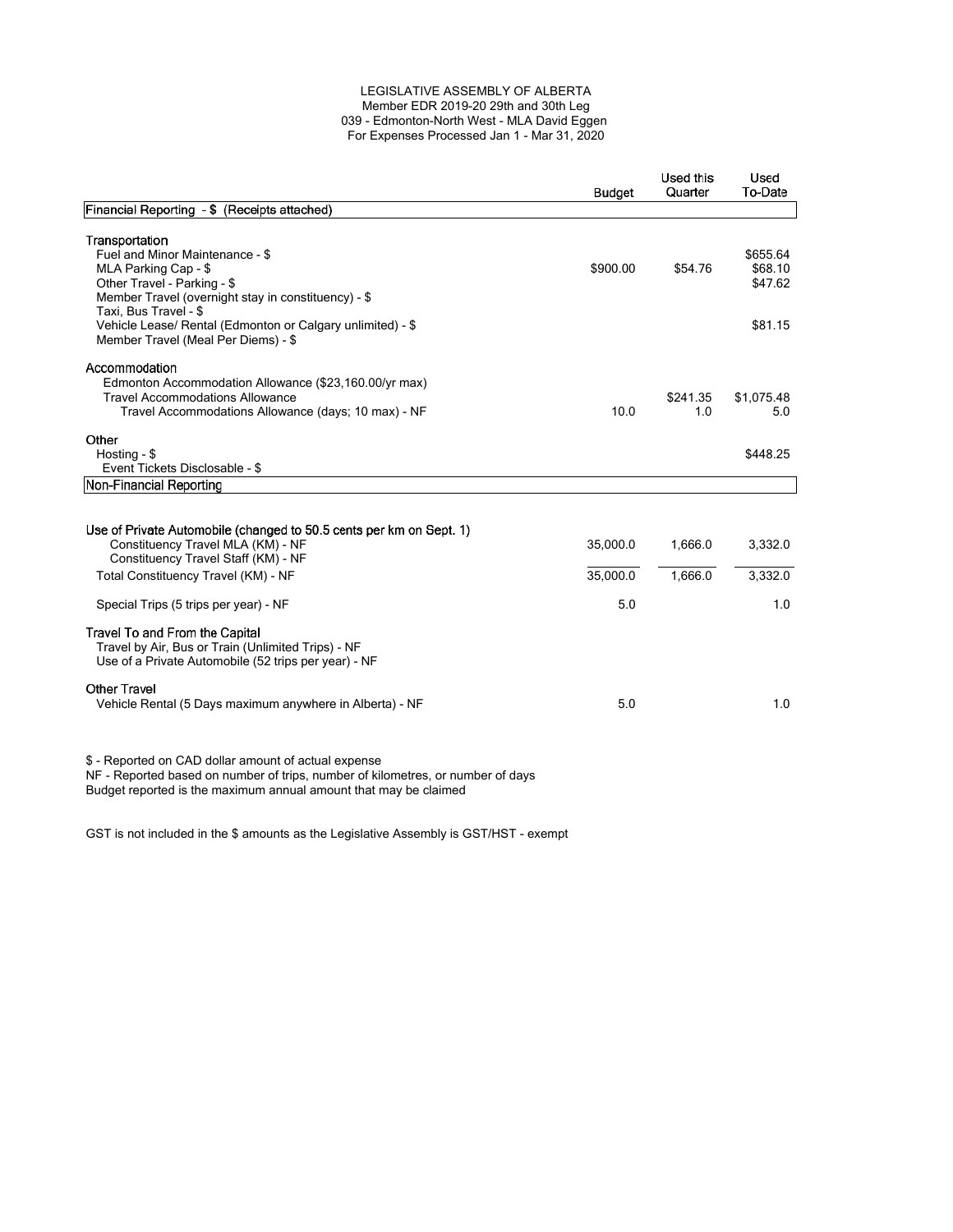

| <b>Receipt Description</b>                                                                                                                                                                              | Parking                                                                                                                                                                                                                                                                                                                                                                                                                                                                                                                                                                                                                                                                                                                                                                                  |
|---------------------------------------------------------------------------------------------------------------------------------------------------------------------------------------------------------|------------------------------------------------------------------------------------------------------------------------------------------------------------------------------------------------------------------------------------------------------------------------------------------------------------------------------------------------------------------------------------------------------------------------------------------------------------------------------------------------------------------------------------------------------------------------------------------------------------------------------------------------------------------------------------------------------------------------------------------------------------------------------------------|
| <b>Member Name</b>                                                                                                                                                                                      | David Eggen                                                                                                                                                                                                                                                                                                                                                                                                                                                                                                                                                                                                                                                                                                                                                                              |
| Claimant                                                                                                                                                                                                | David Eggen                                                                                                                                                                                                                                                                                                                                                                                                                                                                                                                                                                                                                                                                                                                                                                              |
| <b>Expense Category</b>                                                                                                                                                                                 | <b>Member Parking</b>                                                                                                                                                                                                                                                                                                                                                                                                                                                                                                                                                                                                                                                                                                                                                                    |
| THIS IS YOUR RECEIPT<br>THIS IS YOUR RECEIPT<br>EDMONTON<br>THIS IS YOUR RECEIPT<br>CITY OF<br>Canada Place - P3S West<br>Terminal: 7020te<br>National MODA SECEIPT<br>Plate:<br>$\mathbf{1}\mathbf{1}$ | THIS IS YOUR RECEIPT<br>THIS IS <sup>*</sup><br>Receipt No: 14920<br>W <sup>IS</sup> IS YOUR RECEIPT<br><b>大好好好好好好好好好</b><br>Receipt No: 12483<br>THIS IS YOUR DECEINS<br>Auth No:<br>THIS IS YOUR RECEIPT<br>供好好好好好好好<br>Auth No<br><b>06 FEB 20</b><br><b>WEDNESDAY 13 NOV 19</b><br>THIS IS YOUR RECEIPT<br>Amount Paid: \$12.50 (GST incl.)<br>Start Time: 2/6/2020 3:54 PM<br>THIS IS YOUR RECEIPT<br>a<br>In<br>Start Time: 11/13/2019 4:02 PM<br>Amount Paid: \$12.50 (GST incl.)<br>Tm: 46d259f9ec24d035<br>Canada Place - P3S West<br><b>THURSDAY</b><br>Tm: 8bb36ea9c27b7e59<br>Terminal: 7020te<br>Valid through:<br>6:23 PM<br>THIS IS YOUR RECEIPT<br>THIS IS VOLU<br>THIS IS YOUR RECEIPT<br>Valid through:<br>6:32 PM<br>Plate:<br><b>IR RECEIPT</b><br><b>JR RECEIPT</b> |
|                                                                                                                                                                                                         | THIS IS YOUR RECEIPT<br>THIS IS YOUR RECEIPT<br>THIS IS YOUR RECEIPT<br><b>IS YOUR RECEIPT</b><br>Tn: e6f0e7138717e87<br><b>Mo: 14886</b><br>Rece<br>Start Time: 11/12/2019 6:10 PM<br>Start Time: 11/12/2019 (GST incl.)<br>oı<br>unw<br><b>MA 00:1</b><br><b>MEDNESDAY 13 NOV 19</b><br><b>Nalid through:</b><br><b>Tb - bT Eleastor</b>                                                                                                                                                                                                                                                                                                                                                                                                                                               |
| 仩                                                                                                                                                                                                       | Plate:<br><b>HOTOZ : Jenimel</b><br><b>SO AITS</b><br>THIS IS YOUR RECEIPT                                                                                                                                                                                                                                                                                                                                                                                                                                                                                                                                                                                                                                                                                                               |
|                                                                                                                                                                                                         | THIS IS YOUR RECEIPT<br>THIS IS YOUR RECEIPT<br><b>S YOUR RECEIPT</b>                                                                                                                                                                                                                                                                                                                                                                                                                                                                                                                                                                                                                                                                                                                    |

I hereby certify that the whole of the expenditure was incurred and that amounts claimed have not previously been paid to me or on my behalf.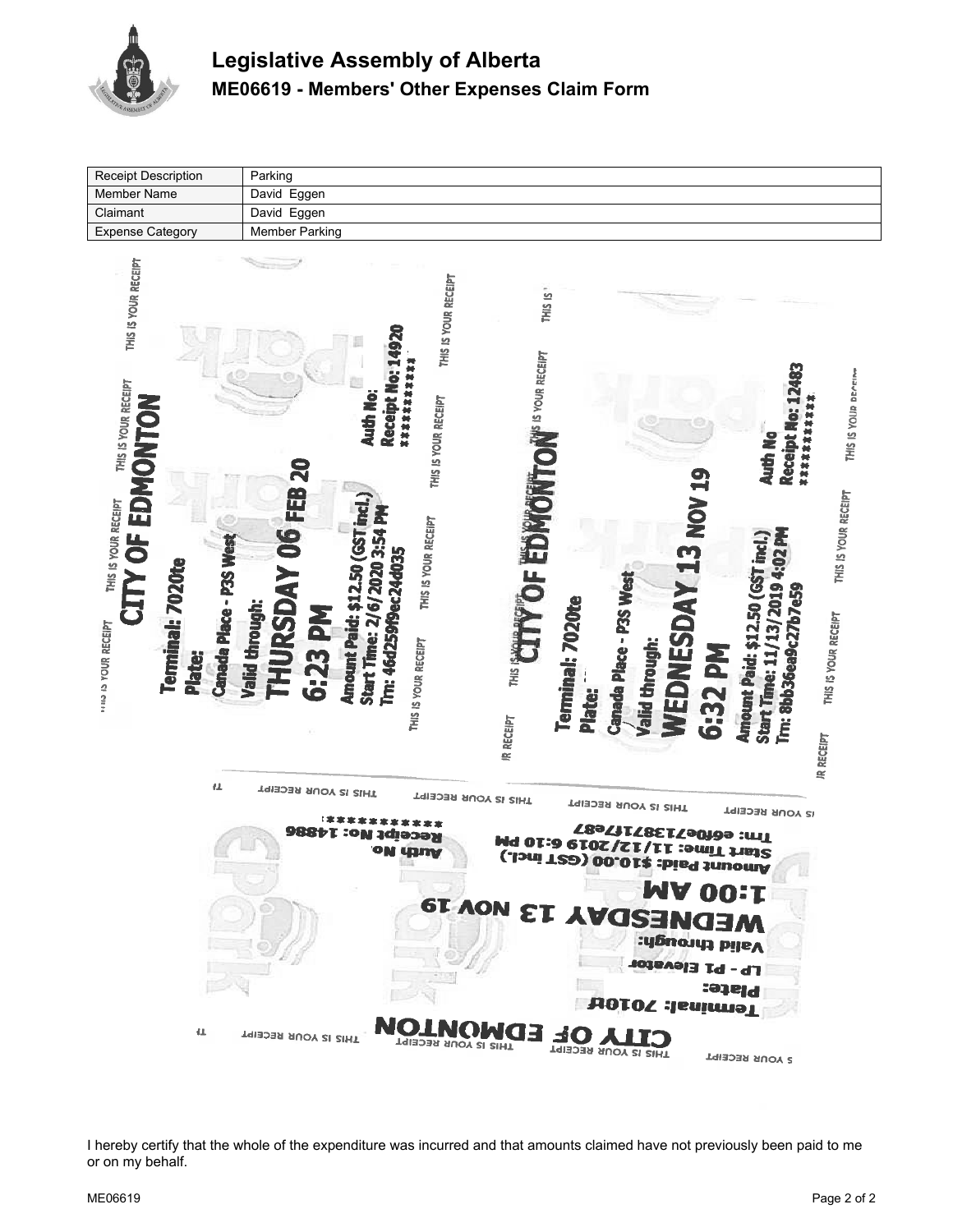

# **Legislative Assembly of Alberta ME06868 - Members' Other Expenses Claim Form**

| <b>Receipt Description</b> | Parking at University of Calgary |
|----------------------------|----------------------------------|
| ∣ Member Name              | David Eggen                      |
| Claimant                   | David Eggen                      |
| <b>Expense Category</b>    | Member Parking                   |



I hereby certify that the whole of the expenditure was incurred and that amounts claimed have not previously been paid to me or on my behalf.